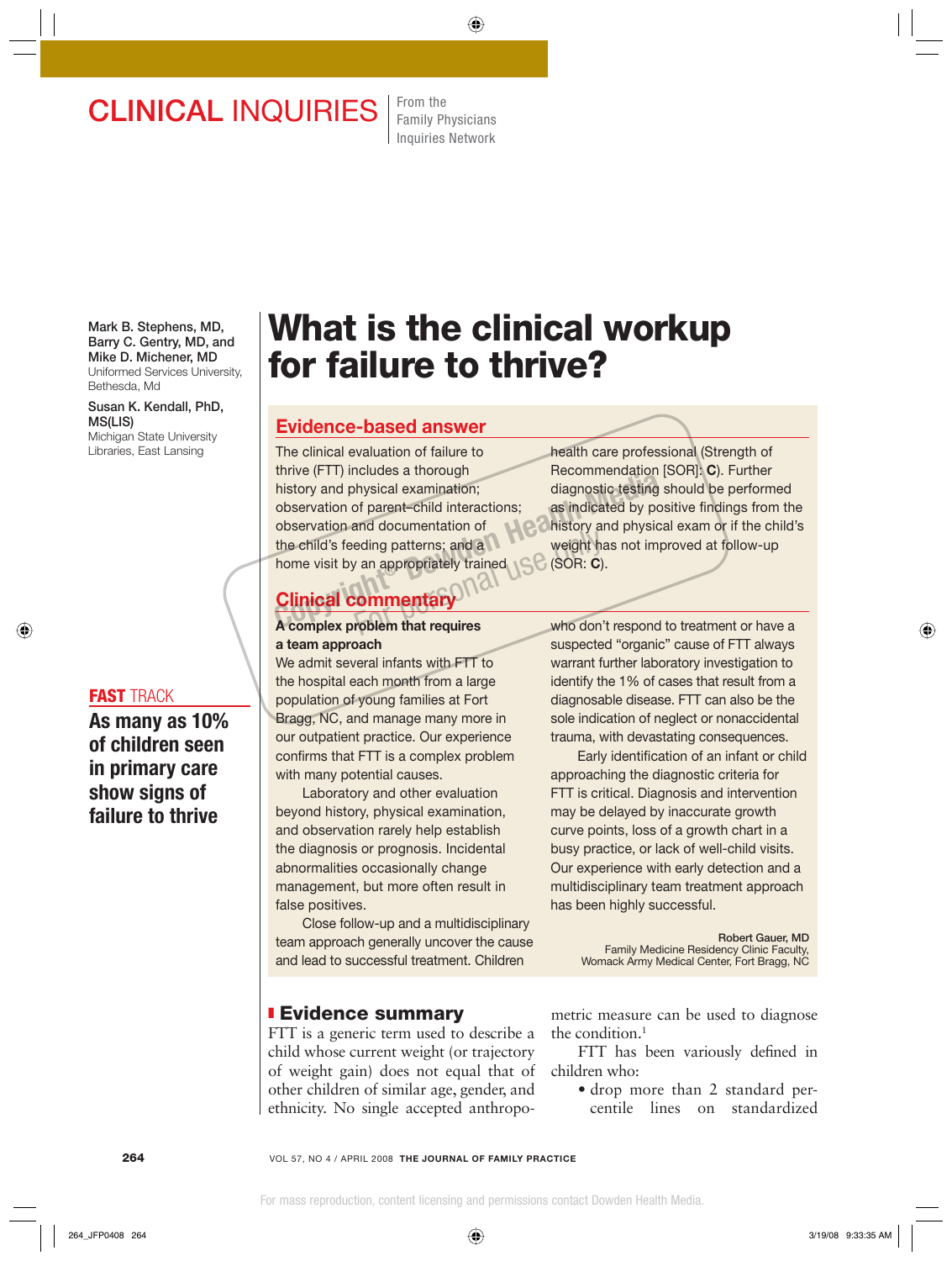growth charts,2

- are below the third percentile for weight,
- have weight-for-length <80% of ideal weight, $3$
- have height-for-weight less than the third percentile,<sup>4</sup>
- have weight-for-height less than the 10th percentile, or have weight-forage less than 2 standard deviations below the mean for age.

Recent updates of standardized growth charts for children are available from the Centers for Disease Control and Prevention at www.cdc.gov/nchs/ about/major/nhanes/growthcharts/clinical charts.htm.

#### **A complex diagnosis**

FTT occurs when nutritive intake is insufficient to meet demands for growth (**TABLE**). It is usually manifested by failure to gain weight. In more severe cases, height and head circumference are affected. FTT is also associated with lower developmental testing scores,<sup>5</sup> persistent poor growth, increased susceptibility to infections, and an increased prevalence of behavioral disorders and neurologic disability.4 As many as 10% of children seen in primary-care settings show signs of FTT.2

Children with FTT are most often identified when parents raise concerns about the child's feeding or growth patterns or when a physician notes a decrease in the child's growth on physical examination. The terms "organic" and "inorganic" or "nonorganic" FTT, often used to guide diagnostic thinking, are outdated because most cases of FTT are influenced by many variables.<sup>6</sup> FTT represents the final common pathway of disruptions in the complex system of biological, psychosocial, and environmental factors contributing to a child's growth and development.

#### **FTT has 3 basic causes**

**1. Inadequate caloric intake.** More than 80% of children with poor growth do not have an underlying medical disorder.7 The initial workup, therefore, should include a thorough dietary and psychosocial history. Find out exactly what the child eats, how often he eats, and what behaviors he exhibits at mealtimes.

A detailed prenatal history (including birth weight and pregnancy complications) and medical history for both the child and parents can identify underlying metabolic, endocrine, or familial disorders. It is always important to look for signs of child abuse, because children with FTT are more likely to be victims of abuse than normalweight peers.3 That said, other factors are responsible for poor nutritional intake in as many as 80% of cases.8

**2. Inadequate caloric absorption (malabsorption).** This usually results from persistent emesis or malabsorption. Emesis can be caused by reflux, obstruction, medication, food sensitivities, or underlying metabolic disease. Malabsorption most often arises from chronic diarrhea, celiac disease, protein-losing enteropathy, food sensitivities, or excessive juice intake.

**3. Excessive caloric expenditure.** Such expenditure is associated with underlying medical conditions such as congenital heart disease, chronic hypoxia (pulmonary disease), hyperthyroidism, metabolic disease (diabetes, renal tubular acidosis), chronic immunodeficiency, recurrent infection, or malignancy.

FTT accounts for between 1% and 5% of all pediatric hospitalizations.9 Children who continue to exhibit poor growth despite adequate outpatient evaluation should be admitted to the hospital. Admission is also indicated if abuse is suspected.

#### **Recommendations**

The American Academy of Pediatrics recommends that physicians consider child neglect as a cause of FTT, particularly in cases that do not resolve with appropriate medical intervention.3

The American Gastroenterological Association<sup>10</sup> and World Gastroenterol-

### **FAST** TRACK

**More than 80% of children with poor growth do not have an underlying medical disorder**